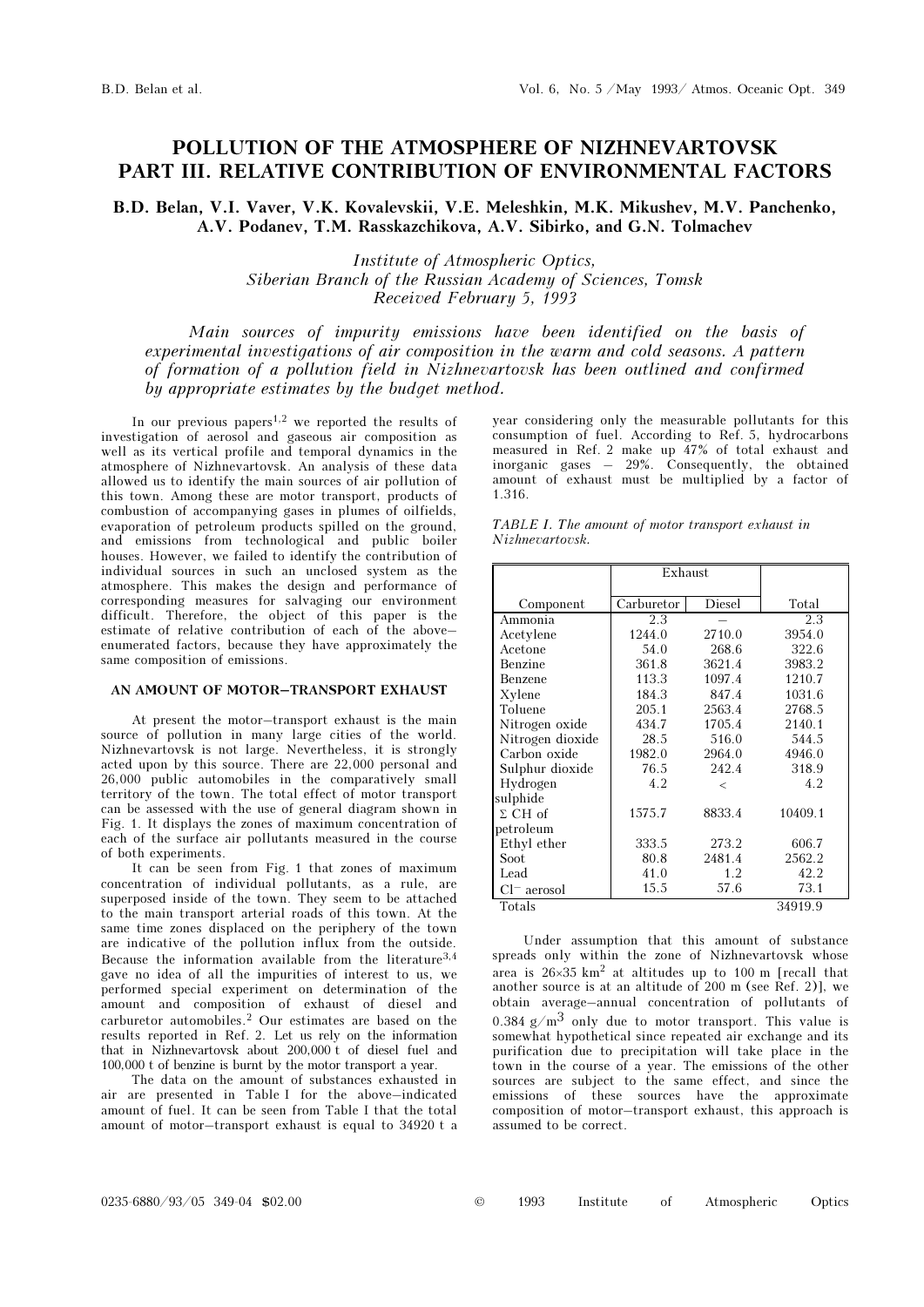

FIG. 1. General diagram displaying the zones of maximum concentration of different pollutants in the territory of Nizhnevartovsk.

# BACKGROUND AIR POLLUTION DUE TO PLUMES OF OILFIELDS

Emissions from plumes of oilfields into the surface air layer take place outside the town. However, spreading of impurities of these plumes results in higher level of background air pollution in the region thereby having an indirect effect on the atmosphere of Nizhnevartovsk.

The composition of emissions from plumes of oilfields was reported in Ref. 2. It was found that emissions differ not only in composition but also in strength. Therefore, it is expedient to estimate both minimum and maximum amount of emitted substances. Conducting a flight around the town and oilfields by the square routes, we counted the number of burning plumes located inside the territory being monitored. Their total number was 47. Since it is very expensive to measure the emission from each plume, and the plumes differ in their strengths disregarding accidents or projected emissions, we assume that the strengths of the remainder of the sources are intermediate between minimum and maximum values given in Table II. The total volume of their spreading is  $2.605 \cdot 10^{12}$  m<sup>3</sup> under the assumption that the impurities spread at altitudes up to 1,000 m in winter and 1,800 m in summer. The values of minimum and maximum concentration of pollutants in this volume then will be 0.396 and 1.203  $g/m^3$ , respectively.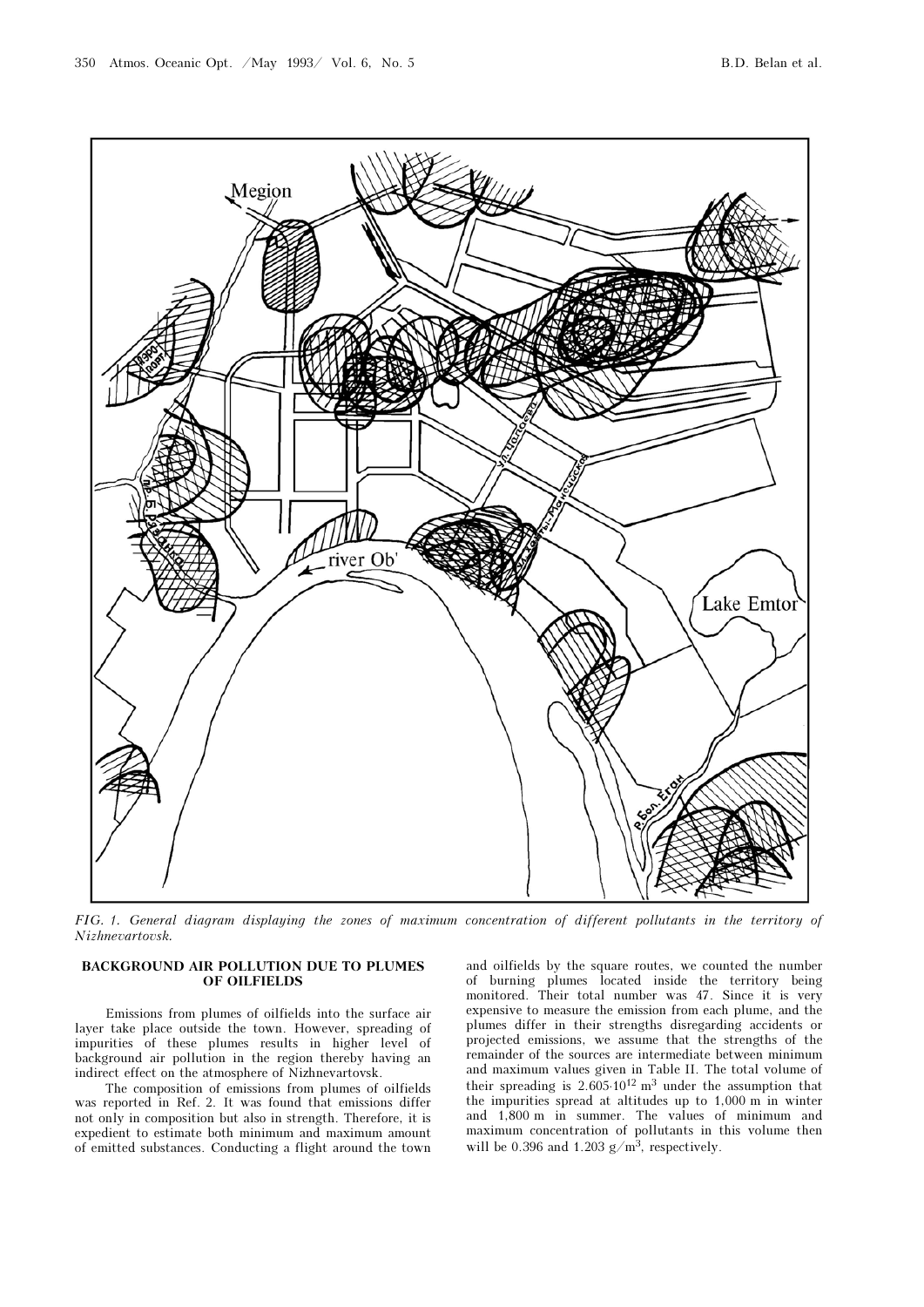| Component                | Emission from   |       | Total emission |         |  |
|--------------------------|-----------------|-------|----------------|---------|--|
|                          | the first plume |       |                |         |  |
|                          | Min             | Max   | Min            | Max     |  |
| Ammonia                  | 121             | 3249  | 5667           | 152703  |  |
| Benzine                  | 1334            | 33304 | 629698         | 1565288 |  |
| Benzene                  | 728             | 2166  | 34216          | 101802  |  |
| Xylene                   | 6551            |       | 307897         |         |  |
| NO.                      | 801             | 542   | 37647          | 25474   |  |
| NO <sub>2</sub>          | 121             |       | 5687           |         |  |
| CO                       | 2365            | 8935  | 111155         | 419945  |  |
| SO <sub>2</sub>          | 970             | 1625  | 45590          | 76375   |  |
| $\Sigma$ CH of petroleum | 8856            | 16246 | 416232         | 763562  |  |
| Aerosol                  | 55              | 596   | 2585           | 28012   |  |
| Total                    | 21902           | 66663 | 1029394        | 3133161 |  |

TABLE II. The amount of average–annual emissions from the plumes of oilfields  $(t/year)$ .

## RELATIVE CONTRIBUTION OF EMISSIONS FROM BOILER HOUSES

This source of pollution contributes only in the cold season. The composition of emissions is analogous to that of the two above–considered sources. Direct measurement of the amount of substances emitted by all boiler houses is impossible. For this reason we employed the indirect technique.

According to the data of the Nizhnevartovsk Municipal Committee on Protection of the Environment, about 1,000,000 t of petroleum is burnt by public and technological boiler houses a year. The data reported in Ref. 6 indicate that the amount of pollutants emitted into the atmosphere in the process of exploitation of the boiler houses burning liquid fuel is approximately equal to the amount of pollutants exhausted by the motor transport. In this case we imply the amount of substances per unit mass of burnt fuel.

This amount of pollutants will be considered to spread within the zone of Nizhnevartovsk at altitudes up to 300 m [the lower maximum of concentration can be seen in the vertical profiles at the altitude  $H = 200$  m (see Ref. 2)]. Under this assumption the average–annual concentration of pollutants will be 0.109  $g/m^3$ . Taking into account the fact that this source contributes only half–year, the estimated concentration should be doubled. The resultant value will be  $0.218$  g/m<sup>3</sup>.

### EVAPORATION OF PETROLEUM PRODUCTS SPILLED ON THE GROUND

A comparison between the data obtained in the warm and cold seasons<sup>2</sup> showed that this source of pollutants contributes only in the warm season when the underlying surface is free of snow.

The procedure of direct calculation of the amount of evaporated petroleum products based on numerous field experiments was proposed in Ref. 7. However, it is applicable only under exactly controllable conditions which is impossible for the entire region. Therefore, we employed the budget estimate.

According to the data of the Municipal Committee on Protection of the Environment, from 200,000 to 400,000 t of petroleum products a year are spilled in the region of Nizhnevartovsk and adjacent oilfields as a result of technological accidents. A portion of these products enters the soil, a portion is washed out in water basins, and a portion of them evaporates.

To estimate the amount of evaporating petroleum products, we make use of the information about the composition of petroleum of the Megion and Samotlor oilfields. The information was borrowed from the Databank of the Institute of Petroleum Chemistry of the Siberian Branch of the Russian Academy of Sciences kindly put at our disporsal by Yu.P. Turov. It is summarized in Table III.

Based on the data given in Table III we obtain a total index of evaporability of 0.371 for Samotlor oilfield and of 0.354 – for Megion oilfield. Since we know only the total amount of emission, we will use the average evaporability which is equal to 0.3625. Then from  $72,500$  to  $145,000$  t of total amount of spilled petroleum can be evaporated in air.

TABLE III. The composition of petroleum of Megion and Samotlor oilfields.

|           | Composition, % |        |               |
|-----------|----------------|--------|---------------|
| Fraction  | Samotlor       | Megion | Evaporability |
| Benzine   | 25.4           | 22.5   | $~<$ 99       |
| Kerosene  | 10.9           | 11.4   | $\degree$ 50  |
| Kerosene- | 31.3           | 35.9   | $\leq 20$     |
| gasoline  |                |        |               |
| The rest  | 32.4           | 30.2   |               |

Let us assume that evaporated petroleum spreads uniformly within the zones of Samotlor and Megion at altitudes up to 100 m. Then the average vapor concentration of petroleum in air may vary from 0.227 to 0.445  $g/m<sup>3</sup>$ . In this case we will take the maximum value since we ignore evaporation from petroleum storage tanks making additional contribution to the concentration of vapor of petroleum products.

#### NET BUDGET OF EMISSIONS FROM DIFFERENT **SOURCES**

For comparison of the strengths of pollution sources in the region of Nizhnevartovsk, all the above–given estimates are summarized in Table IV.

It follows from Table IV that the largest contribution to the total air pollution in Nizhnevartovsk both in the cold and warm seasons comes from motor transport which makes up from 37.5 to 45.1% of total amount of emissions.

Taking into account all the factors, the average– annual contribution of motor transport makes up 32.3%. However, as can be seen from Table IV, the contribution of motor transport is not predominant (as it was previously assumed by the local authorities) and its effect is comparable with the effect of the other sources.

TABLE IV. The average–annual concentration of pollutants from different sources in Nizhnevartovsk.

|               | Warm season                     |      | Cold season |      | Annual                             |      |
|---------------|---------------------------------|------|-------------|------|------------------------------------|------|
| Source        | $\cdot$ /m <sup>3</sup> +<br>g/ | $\%$ | $g/m^3$     | $\%$ | $\mathcal{M}^3$<br>$\mathfrak{g}/$ | $\%$ |
| Motor         | 0.505                           | 37.5 | 0.505       | 45.1 | 0.505                              | 25.3 |
| transport     |                                 |      |             |      |                                    |      |
| Plumes        | 0.396                           | 29.4 | 0.396       | 35.4 | 0.396                              | 25.3 |
| Boiler houses |                                 |      | 0.218       | 19.5 | 0.218                              | 13.9 |
| Evaporation   | 0.445                           | 33.1 |             |      | 0.445                              | 28.5 |
| Total         | 1.346                           | 100  | 1.119       | 100  | 1.564                              | 100  |

The average–annual contribution of spilled petroleum products is on the second place and makes up 28.5% of the total concentration while in the warm season 33.1%.

The average–annual background air pollution due to plumes makes up 25.3%. In the warm season it is equal to 29.4% while in the cold season up to 35.4%.